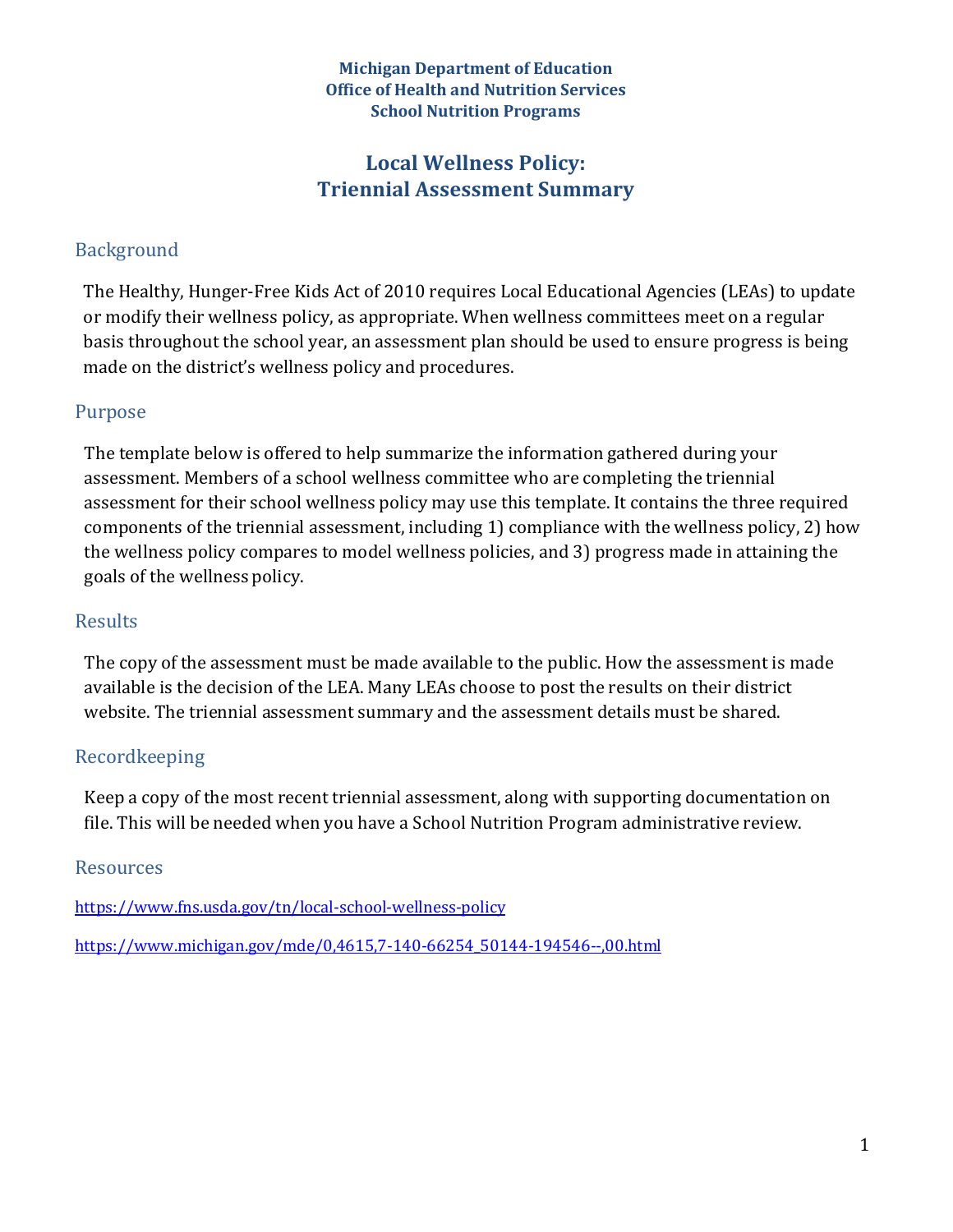# **Section 1: General Information**

School(s) included in the assessment: All Warren Consolidated Schools

Month and year of current assessment: June 2021

Date of last Local Wellness Policy revision: June 2017

Website address for the wellness policy and/or information on how the public can access a copy:

http://wcskids.net/Departments/Nutrition-Services/wellness/index.html

# **Section 2: Wellness Committee Information**

How often does your school wellness committee meet? Quarterly

#### School Wellness Leader:

| Name           | Job Title                    | Email Address      |
|----------------|------------------------------|--------------------|
| Jennifer Grigg | Chief Human Resource Officer | jgrigg@wcskids.net |

#### School Wellness Committee Members:

| Name                     | Job Title                                | <b>Email Address</b>           |
|--------------------------|------------------------------------------|--------------------------------|
| <b>Jill Alm</b>          | <b>Compensation and Benefits Manager</b> | jalm@wcskids.net               |
| Ann Clark                | <b>School Nurse</b>                      | aclark@wcskids.net             |
| Doreen Dickman           | School Social Worker                     | ddickman@wcskids.net           |
| Caroline Dylewski        | Director of Nutrition Services           | cdylewski@wcskids.net          |
| Pam Fry                  | <b>Executive Director of Curriculum</b>  | pfry@wcskids.net               |
| Wen Guo                  | Nutrition Service Supervisor             | wguo@wcskids.net               |
| Frank Kyewski            | Curriculum and Technology Specialist     | fkyewski@wcskids.net           |
| Terri Laws               | <b>Technical Production Specialist</b>   | tlaws@wcskids.net              |
| Kyla Marcial             | <b>School Social Worker</b>              | kmarcial@wcskids.net           |
| Albana Metaj             | <b>School Counselor</b>                  | ametaj@wcskids.net             |
| Craig Miller             | High School Principal                    | cmiller@wcskids.net            |
| Khris Nedam              | <b>Elementary School Principal</b>       | knedam@wcskids.net             |
| Megan Papasian-Broadwell | <b>School Board Member</b>               | mpapasianbroadwell@wcskids.net |
| Alecia West              | <b>School Counselor</b>                  | awest@wcskids.net              |
| Ronetta Muha             | <b>School Nurse</b>                      | rmuha@wcskids.net              |
| Emily Wieczerza          | <b>Family Nurse Practitioner</b>         | emily.wieczerza@ascension.org  |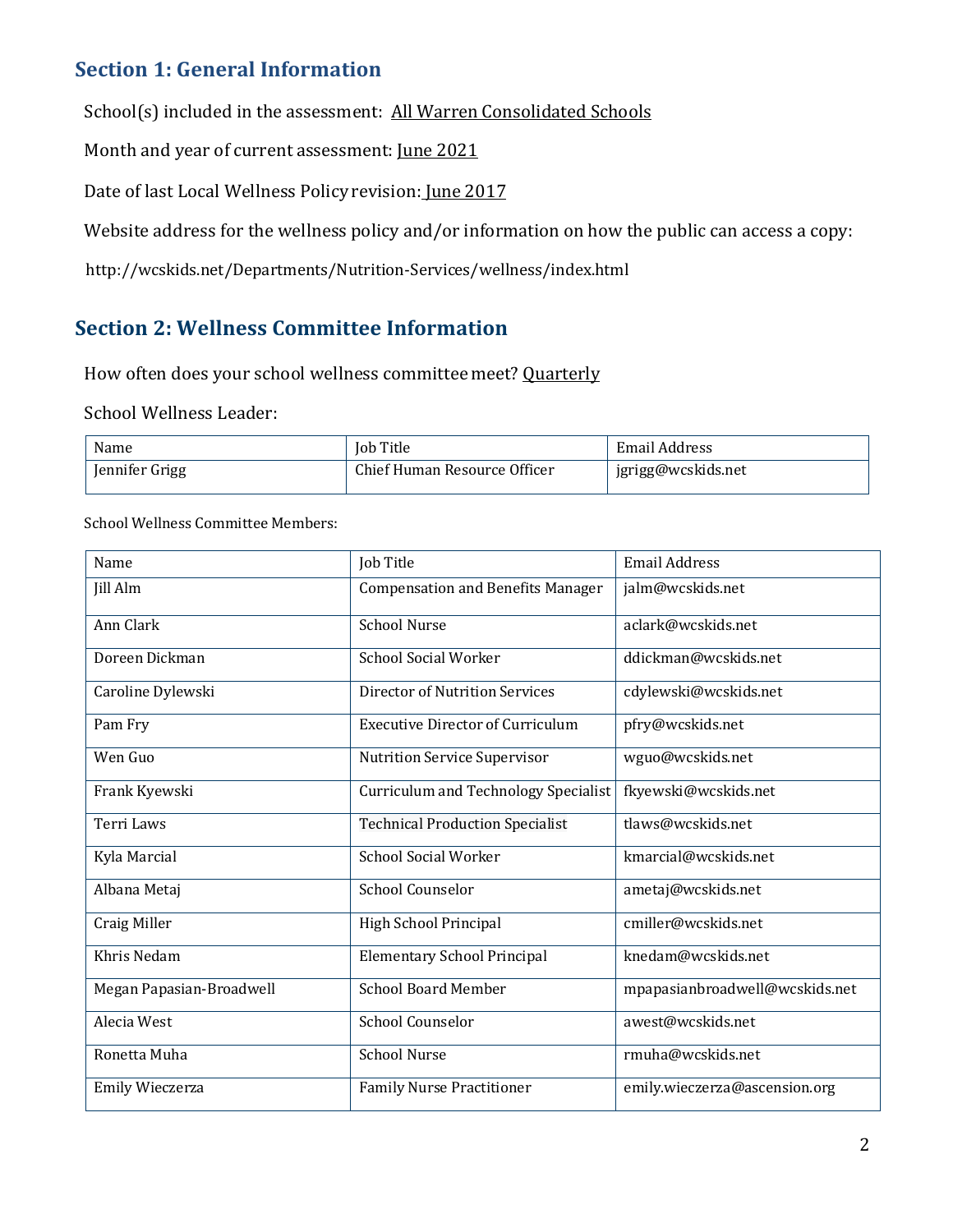## **Section 3. Comparison to Model School Wellness Policies**

Indicate the model policy language used for comparison:

- X Michigan State Board of Education Model Local School Wellness Policy
- ☐ Alliance for a Healthier Generation: Model Policy
- $\Box$  WellSAT 3.0 example policy language

Describe how your wellness policy compares to model wellness policies.

Our wellness policy is modeled after NEOLA policies which model the State Board of Education Model Local Wellness Policy.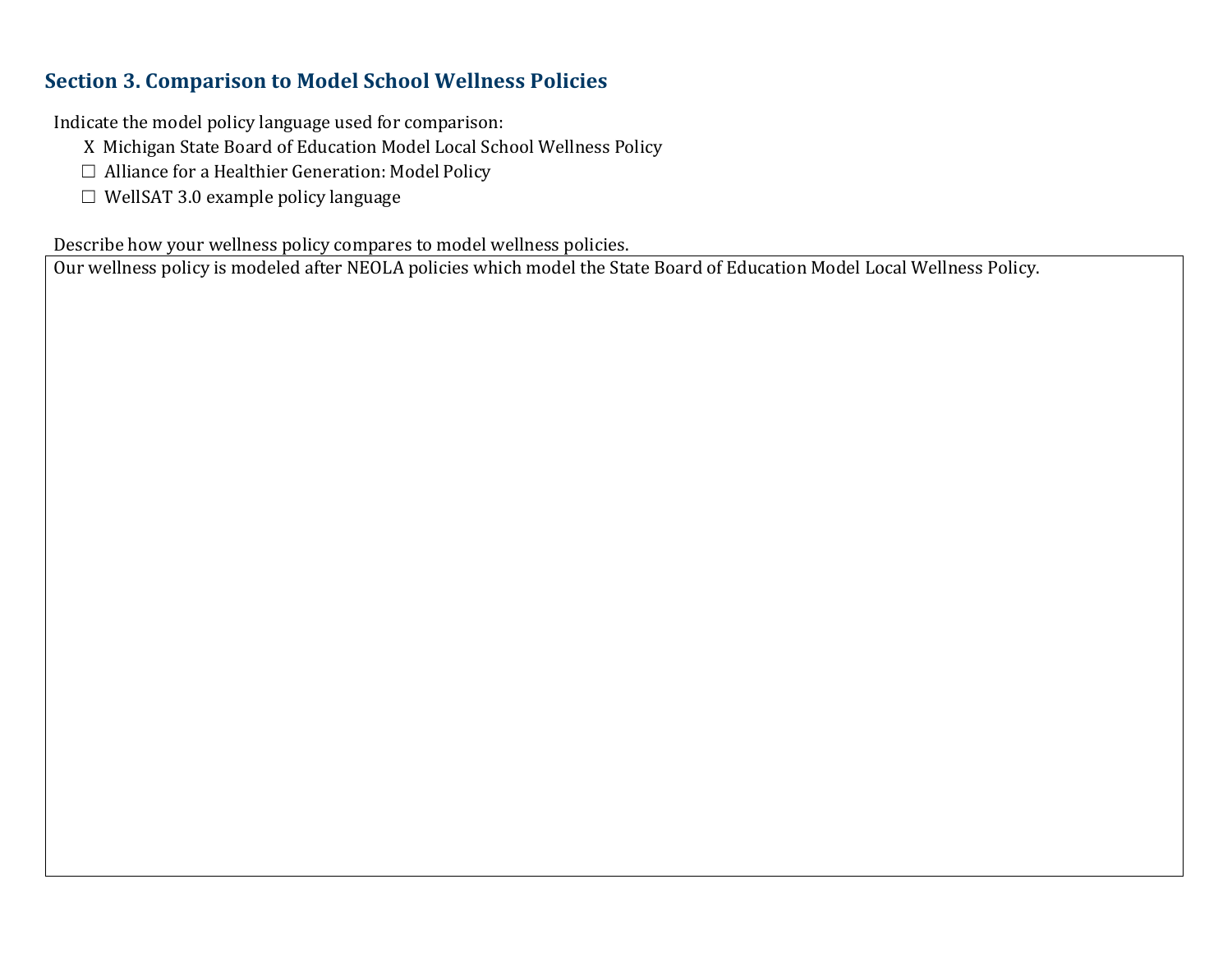# **Section 4. Compliance with the Wellness Policy and progress towards goals**

At a minimum, local wellness policies are required to include:

- Specific goals for:
	- o Nutrition promotion and education
	- o Physical activity
	- o Other school-based activities that promote student wellness.
- Standards and nutrition guidelines for all foods and beverages sold to students on the school campus during the school day that are consistent with Federal regulations for school meal nutrition standards, and the Smart Snacks in School nutrition standards.
- Standards for all foods and beverages provided, but not sold, to students during the school day (e.g., in classroom parties, classroom snacks brought by parents, or other foods given as incentives).
- Policies for food and beverage marketing that allow marketing and advertising of only those foods and beverages that meet the Smart Snacks in School nutrition standards.
- Description of public involvement, public updates, policy leadership, and evaluation plan.

Using the table below to indicate the progress made with each goal included in the Wellness Policy. The table may be used for each school separately or the district.

**Tip:** When developing a wellness plan, ensure activities are meeting goals by developing SMART objectives:

- **Specific:** Identify the exact area to improve.
- **Measurable:** Quantify the progress.
- **Attainable:** Determine what is achievable.
- **Realistic:** Consider resources and determine what can reasonably be accomplished.
- **Time bound:** Identify deadlines for goals and related tactics.

The Centers for Disease Control and Prevention (CDC) has tips for developing [SMART objectives.](https://www.cdc.gov/phcommunities/resourcekit/evaluate/smart_objectives.html)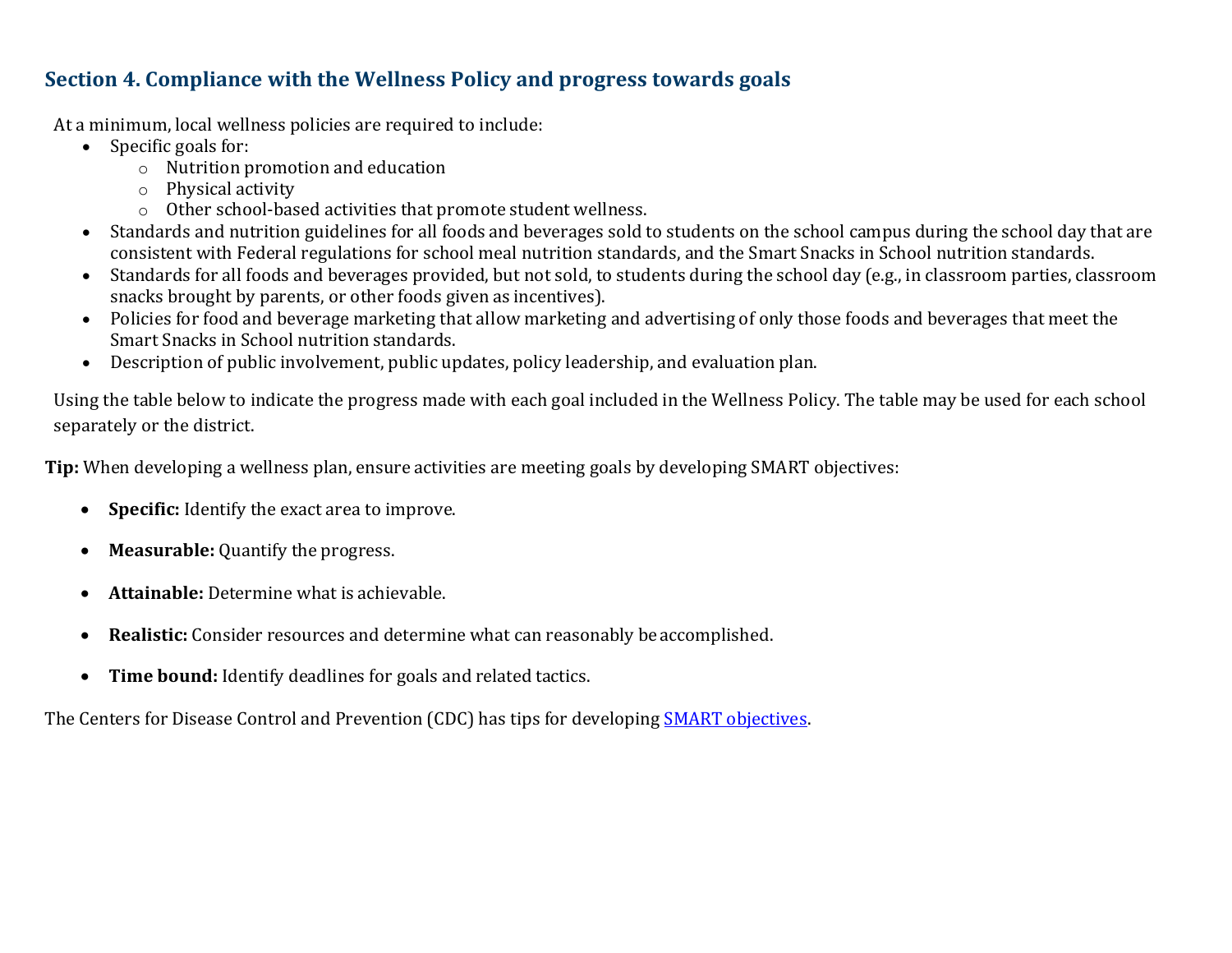# **Michigan Department of Education Local Wellness Policy Assessment Plan**

School Name: Warren Consolidated Schools Date: June 2021

### Nutrition Promotion and Education Goal(s):

| Goal<br>What do we want to<br>accomplish?                                                                                                 | <b>Action Steps</b><br>What activities need to happen?                                                                                                                                                   | <b>Timeline</b><br>Start dates | <b>Measurement</b><br>How is progress<br>measured?                 | Lead<br>Person                              | <b>Stakeholders</b><br>Who will be<br>involved<br>and/or<br>impacted? | Complete?                                                                                                                                                                                                                                                     |
|-------------------------------------------------------------------------------------------------------------------------------------------|----------------------------------------------------------------------------------------------------------------------------------------------------------------------------------------------------------|--------------------------------|--------------------------------------------------------------------|---------------------------------------------|-----------------------------------------------------------------------|---------------------------------------------------------------------------------------------------------------------------------------------------------------------------------------------------------------------------------------------------------------|
| The Nutrition Services<br>Department will provide<br>healthy eating and<br>nutrition information for<br>parents and community<br>members. | Monthly newsletter posted on<br>Wellness Website and added to back of Fall 2019<br>printed elementary menu                                                                                               |                                | physically verify materials                                        | Caroline<br>Dylewski or<br>Wen Guo          | all students,<br>staff, parents                                       | done so monthly-<br>information also<br>continued randomly<br>throughout mass meal<br>distribution -<br>information was<br>shared on the back of<br>cooking instructions,<br>flyers were<br>distributed, we used<br>the bags as an avenue<br>of communication |
| Taste Test Tuesday to<br>continue every other<br>schools and look to<br>introduce in secondary<br>buildings                               | month in the elementary Add to menus, and create promotional<br>material for display on service lines                                                                                                    | Fall 2019                      | double check listed on<br>menu every other month                   | Caroline<br>Dylewski or students<br>Wen Guo |                                                                       | This was popular while<br>still in school. The<br>elementary schools<br>have not eaten in the<br>buildings since March.<br>We did feature new<br>items at the secondary<br>buildings on Thursdays<br>for this school year.                                    |
| promoting My Plate and<br><b>Nutritional Posters</b>                                                                                      | *Purchase new signage for elementary<br>Hang posters in cafeteria buildings promoting My Plate and<br>Physical Play, *ensure MyPlate posters Fall 2019<br>are hung in each of the secondary<br>buildings |                                | physically verify My Plate<br>Posters are hung in all<br>buildings | Caroline<br>Dylewski or<br>Wen Guo          | students'<br>parents, staff                                           | A lot of signage has<br>been removed when<br>deep cleaning for<br>covid. New signage<br>will be purchased to<br>be hung in Fall of 2021                                                                                                                       |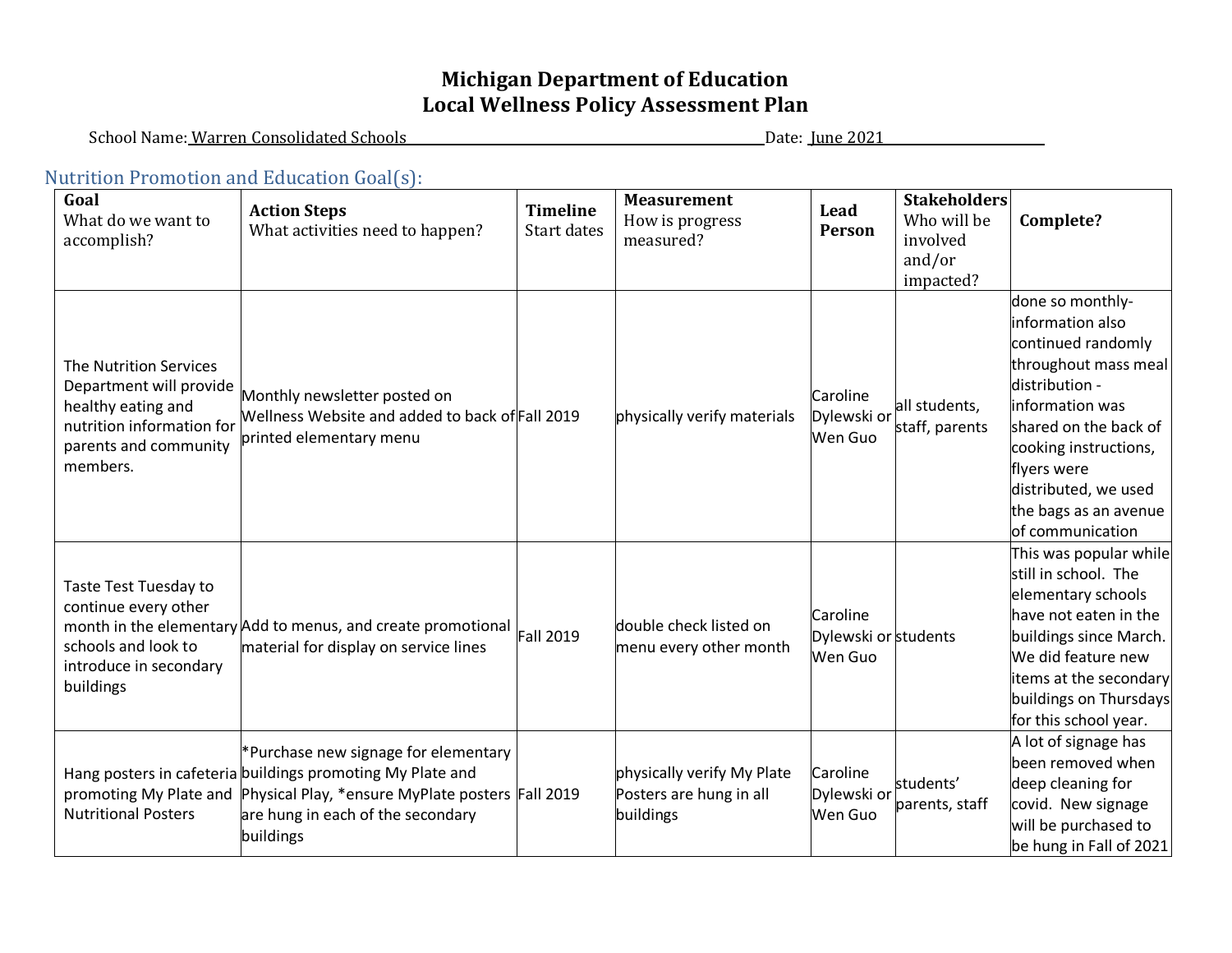| The Nutrition Services<br>Department will<br>promote healthy food<br>and beverage choices for<br>all students as well as<br>encourage participation<br>in school meal programs. | check all coolers for appropriate<br>marketing, order new coolers if needed                                                                        | <b>Fall 2019</b> | physically verify marketing<br>materials                                                            | Caroline<br><b>Dylewski</b>        | all students,<br>staff, parents           | All coolers that that<br>had signage for items<br>that were not smart<br>snack compliant have<br>been removed from<br>cafeterias.                                        |
|---------------------------------------------------------------------------------------------------------------------------------------------------------------------------------|----------------------------------------------------------------------------------------------------------------------------------------------------|------------------|-----------------------------------------------------------------------------------------------------|------------------------------------|-------------------------------------------|--------------------------------------------------------------------------------------------------------------------------------------------------------------------------|
| <b>Health Curriculum</b>                                                                                                                                                        | Refreshed Middle School Train teachers in the curriculum<br>changes to be implemented                                                              | Spring 19        | Currently being offered as<br>an elective.                                                          | Curriculum<br>Departmen            | Middle School<br><b>Students</b>          | Completed and still<br>offered                                                                                                                                           |
| Increase<br>Nutritional/Wellness<br>Posters throughout all<br>schools.                                                                                                          | Seek funding source for purchase of<br>posters for all schools and utilize free<br>materials provided vendors.                                     | <b>Fall 2020</b> | physically verify materials<br>are hung throughout<br>building.                                     | <b>Wellness</b>                    | all students,<br>Committee staff, parents | Only My Plate Posters,<br>Fruits and Vegetable<br>posters visible in<br>cafeterias throughout<br>the district.                                                           |
| Elementary schools will<br>receive nutrition<br>year provided by<br>dietitian interns or the<br><b>Nutrition Service</b><br>Department.                                         | education at least once a Creation of Nutrition Teaching Boxes<br>utilizing Action for Healthy Kids Grant<br>funds                                 | pandemic         | Fall 2019 - on all boxes are distributed to<br>pause due to elementary buildings/<br>lessons taught | Caroline<br>Dylewski or<br>Wen Guo | elementary<br>students                    | All boxes distributed<br>and can be utilized by<br>building staff when<br>needed /Lessons<br>taught by dietetic<br><b>linterns</b>                                       |
| <b>Creation of Wellness</b><br>Website                                                                                                                                          | Utilizing public relations department,<br>added two pages to the district<br>website, one for community wellness,<br>the other for staff wellness. | <b>Fall 2019</b> | Active - needs monthly<br>monitoring                                                                | Wellness<br>Committe<br>e          | all students,<br>staff, parents           | Started Fall of 2019,<br>however due to<br>pandemic,<br>maintenance of<br>website was less<br>frequent. This is a<br>new area of focus for<br>the wellness<br>committee. |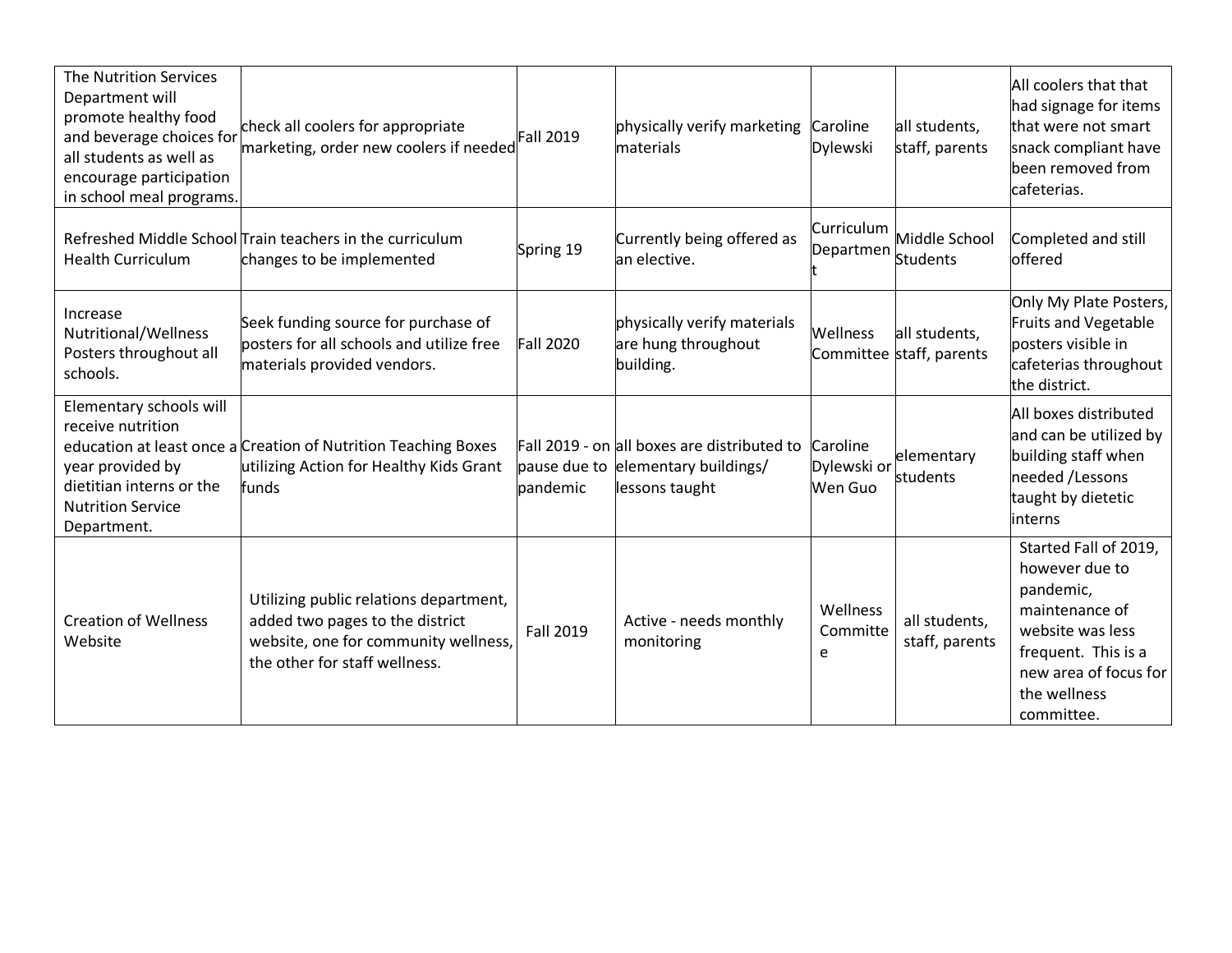# Physical Activity Goal(s):

| Goal<br>What do we want to<br>accomplish?                                                                           | <b>Action Steps</b><br>What activities need to happen?                               | <b>Timeline</b><br>Start dates | <b>Measurement</b><br>How is progress<br>measured?   | Lead<br>Person | <b>Stakeholders</b><br>Who will be involved<br>and/or impacted? | Complete?                                                              |
|---------------------------------------------------------------------------------------------------------------------|--------------------------------------------------------------------------------------|--------------------------------|------------------------------------------------------|----------------|-----------------------------------------------------------------|------------------------------------------------------------------------|
| The district shall offer<br>physical education<br>opportunities that<br>of a quality physical<br>education program. | Curriculum will align with current<br>include the components recommended guidelines. | <b>Fall 2018</b>               | Ensure course curriculum is Uninonion all of<br>lmet |                | all students, staff,<br>parents                                 | Curriculum<br>revision is<br>complete but<br>is an ongoing<br>process. |

# School-based activities to promote student wellness goal(s):

| Goal<br>What do we want to<br>accomplish?                                                                                                                                                                                  | <b>Action Steps</b><br>What activities need to happen?                                                                                                                                                                           | <b>Timeline</b><br>Start dates                                                                              | <b>Measurement</b><br>How is progress<br>measured?                                                                                                   | Lead<br><b>Person</b> | <b>Stakeholders</b><br>Who will be<br>involved and/or<br>impacted? | Complete?                                                                                                                                                                                                                                                                          |
|----------------------------------------------------------------------------------------------------------------------------------------------------------------------------------------------------------------------------|----------------------------------------------------------------------------------------------------------------------------------------------------------------------------------------------------------------------------------|-------------------------------------------------------------------------------------------------------------|------------------------------------------------------------------------------------------------------------------------------------------------------|-----------------------|--------------------------------------------------------------------|------------------------------------------------------------------------------------------------------------------------------------------------------------------------------------------------------------------------------------------------------------------------------------|
| All schools are<br>encouraged to offer<br>before/afterschool clubs<br>and activities that<br>or healthy living.<br>cooking clubs, walking<br>clubs, intramurals,<br>community dentist visits,<br>wellness assemblies, etc. | Schools will compile list of physical<br>promote physical activity activity opportunities and wellness<br>initiatives to publish list and award<br>Examples include healthyschools for participation at School<br>Board Meeting. | Throughout<br>School Year/<br>Submit<br>responses to<br>Wellness<br>Committee in<br>Early Spring            | Schools will submit lists of<br>activities to administration Mellness<br>as well as lists activities on Committee parents<br><b>Wellness website</b> |                       | all students, staff,                                               | Updates available on<br>the Wellness<br>Website, last<br>compiled for the<br>18/19 school year.<br>Our goal is to<br>continue these<br>activities, but they<br>are on hold due to<br>the pandemic.                                                                                 |
| <b>Gleaners Community</b><br>Food Bank Partnership                                                                                                                                                                         | Provided Afterschool programming and with gradual<br>additional drive-up food bank both<br>prior to and during the pandemic.                                                                                                     | Started<br>2018/2019<br>school year,<br>rollout within<br>the Warren<br>Mott High<br>School feeder<br>path. | Number of classes offered<br>both in person and virtual.<br>Number of families utilizing<br>the drive-up food bank.                                  | Gleaners              | all students,<br>parents in Warren<br>Mott feeder path.            | Elementary had in-<br>person acter school<br>activities for both<br>students and<br>parents prior to the<br>pandemic. Gleaners<br>has offered various<br>virtual classes since<br>the start of the<br>pandemic. Virtual<br>classes and drive-up<br>food bank are still<br>ongoing. |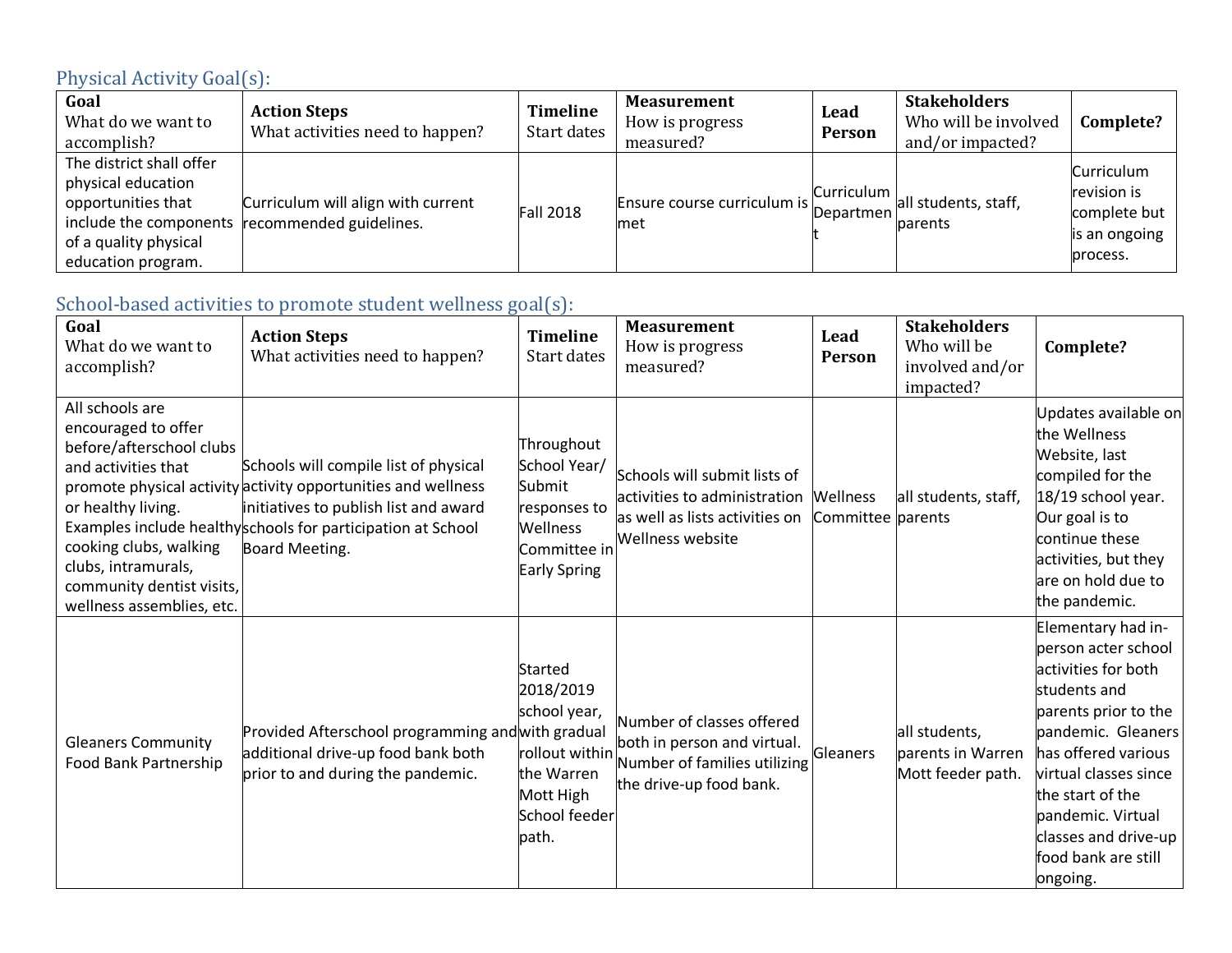| Goal<br>What do we want to<br>accomplish?                                                                                                                                                                                                                                                                                                                                                                                                                                                                                                             | <b>Action Steps</b><br>What activities need to happen?                                                                                                                                                                                                                                                                                                                                                                                          | <b>Timeline</b><br>Start dates | <b>Measurement</b><br>How is progress<br>measured? | Lead<br>Person                         | <b>Stakeholders</b><br>Who will be<br>involved<br>and/or<br>impacted? | Complete?                                                                                                                                                                                                                                                                                                                                                                  |
|-------------------------------------------------------------------------------------------------------------------------------------------------------------------------------------------------------------------------------------------------------------------------------------------------------------------------------------------------------------------------------------------------------------------------------------------------------------------------------------------------------------------------------------------------------|-------------------------------------------------------------------------------------------------------------------------------------------------------------------------------------------------------------------------------------------------------------------------------------------------------------------------------------------------------------------------------------------------------------------------------------------------|--------------------------------|----------------------------------------------------|----------------------------------------|-----------------------------------------------------------------------|----------------------------------------------------------------------------------------------------------------------------------------------------------------------------------------------------------------------------------------------------------------------------------------------------------------------------------------------------------------------------|
| Reimbursable school<br>meals must meet<br>requirements found in<br><b>United States</b><br>Department of<br>Agriculture (USDA)'s<br><b>Nutrition Standards for</b><br>School Meals.                                                                                                                                                                                                                                                                                                                                                                   | All menus are analyzed in Meal Magic                                                                                                                                                                                                                                                                                                                                                                                                            | Every menu<br>cycle            | check for 6 cent<br>certifications                 | Caroline<br>Dylewski<br>and Wen<br>Guo | students                                                              | Yes                                                                                                                                                                                                                                                                                                                                                                        |
| All foods and beverages<br>sold to students outside<br>the federally regulated<br>child nutrition programs<br>(referred to as<br>"competitive" foods and<br>beverages) must be<br>consistent with USDA's<br><b>Smart Snacks in School</b><br>nutrition standards and<br>Policy No. 21 regarding<br>Non-Compliant Food<br>Fundraiser Guidance.<br>all areas where foods<br>and beverages are sold<br>which may include, but<br>are not limited to, à la<br>carte lines, fundraising<br>events, school stores,<br>snack carts, and vending<br>machines. | Communicate with all building<br>principals and provide exempt<br>fundraising tracking forms to be<br>Michigan Department of maintained at building level.<br>Education Administrative Communicate with all building<br>principals how a log of nutritional<br>information needs to be kept on file at<br>school stores and in the office for<br>These standards apply in Healthy Vending Machines. Provide<br>links to Smart Snack Calculator. | <b>Fall 2019</b>               | ensuring items meet the<br>Smart Snack rule        | Caroline<br>Dylewski                   | all students,<br>staff, parents                                       | At the beginning of<br>each school year, we<br>meet with building<br>principals to review<br>fundraising exceptions<br>and logs. We provide<br>samples of fundraising<br>ideas that do not utilize<br>food. All principals are<br>provided links to the<br>Smart Snack Calculator.<br>Information has been<br>shared with principals<br>about Healthy Vending<br>Machines. |

# Nutrition guidelines for all foods and beverages for sale on the school campus (i.e., school meals and smart snacks):